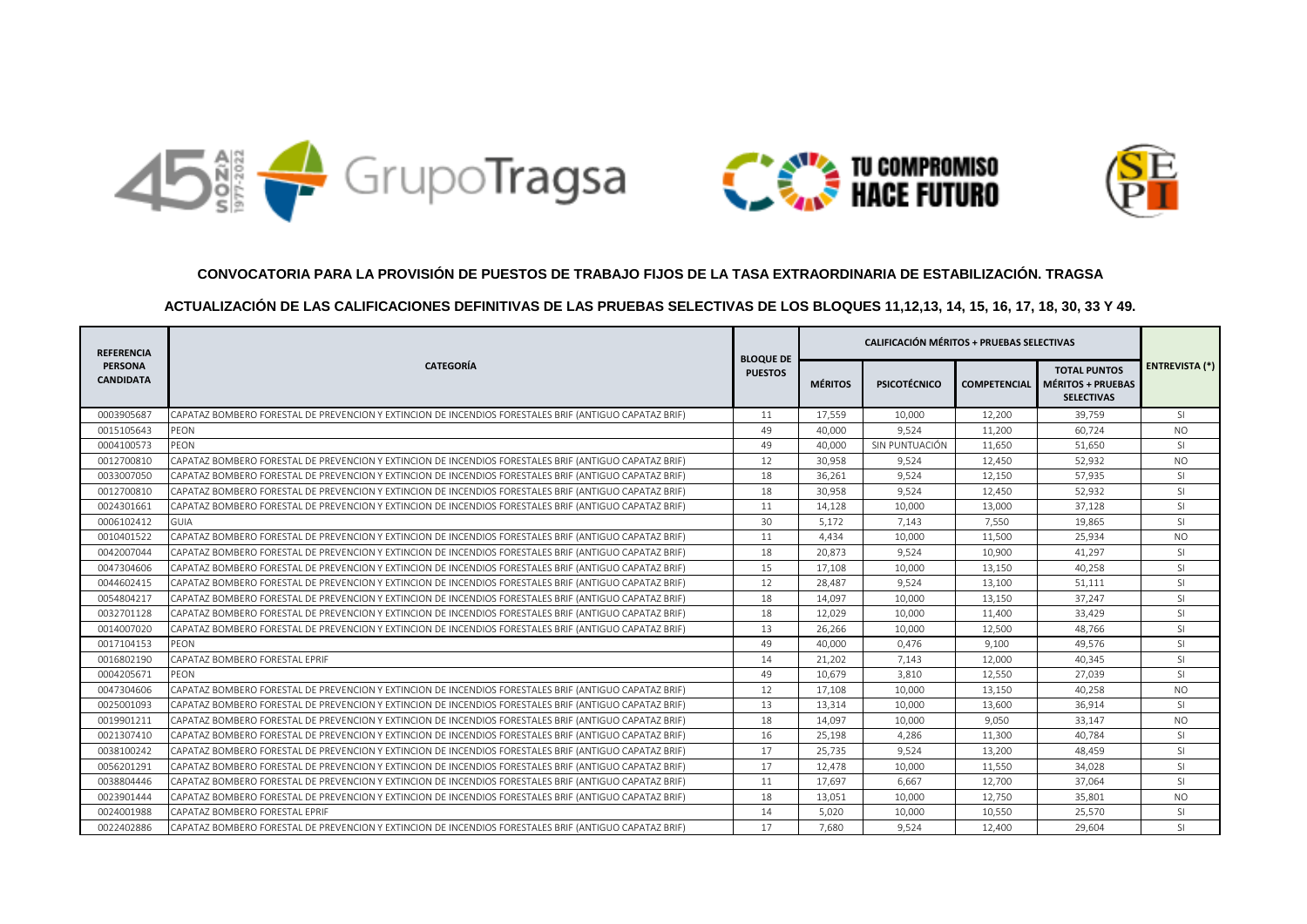| <b>REFERENCIA</b><br><b>PERSONA</b><br>CANDIDATA | <b>CATEGORÍA</b>                                                                                       | <b>BLOQUE DE</b><br><b>PUESTOS</b> |                |                     |        |                                                                                   |                       |
|--------------------------------------------------|--------------------------------------------------------------------------------------------------------|------------------------------------|----------------|---------------------|--------|-----------------------------------------------------------------------------------|-----------------------|
|                                                  |                                                                                                        |                                    | <b>MÉRITOS</b> | <b>PSICOTÉCNICO</b> |        | <b>TOTAL PUNTOS</b><br><b>COMPETENCIAL MÉRITOS + PRUEBAS</b><br><b>SELECTIVAS</b> | <b>ENTREVISTA (*)</b> |
| 0033509448                                       | CAPATAZ BOMBERO FORESTAL DE PREVENCION Y EXTINCION DE INCENDIOS FORESTALES BRIF (ANTIGUO CAPATAZ BRIF) | 11                                 | 14,119         | 10,000              | 11,900 | 36,019                                                                            | SI.                   |
| 0025001093                                       | CAPATAZ BOMBERO FORESTAL DE PREVENCION Y EXTINCION DE INCENDIOS FORESTALES BRIF (ANTIGUO CAPATAZ BRIF) | 11                                 | 13,314         | 10,000              | 13,600 | 36,914                                                                            | <b>NO</b>             |
| 0037100813                                       | CAPATAZ BOMBERO FORESTAL DE PREVENCION Y EXTINCION DE INCENDIOS FORESTALES BRIF (ANTIGUO CAPATAZ BRIF) | 12                                 | 15,857         | 9,524               | 13,350 | 38,731                                                                            | <sup>SI</sup>         |
| 0035806924                                       | CAPATAZ BOMBERO FORESTAL DE PREVENCION Y EXTINCION DE INCENDIOS FORESTALES BRIF (ANTIGUO CAPATAZ BRIF) | 13                                 | 14,436         | 9,048               | 10,700 | 34,184                                                                            | SI                    |
| 0025001093                                       | CAPATAZ BOMBERO FORESTAL EPRIF                                                                         | 14                                 | 13,314         | 10,000              | 13,600 | 36,914                                                                            | <sup>SI</sup>         |
| 0025001093                                       | CAPATAZ BOMBERO FORESTAL DE PREVENCION Y EXTINCION DE INCENDIOS FORESTALES BRIF (ANTIGUO CAPATAZ BRIF) | 15                                 | 13,314         | 10,000              | 13,600 | 36,914                                                                            | <b>NO</b>             |
| 0025001093                                       | CAPATAZ BOMBERO FORESTAL DE PREVENCION Y EXTINCION DE INCENDIOS FORESTALES BRIF (ANTIGUO CAPATAZ BRIF) | 16                                 | 13,314         | 10,000              | 13,600 | 36,914                                                                            | <b>NO</b>             |
| 0025001093                                       | CAPATAZ BOMBERO FORESTAL DE PREVENCION Y EXTINCION DE INCENDIOS FORESTALES BRIF (ANTIGUO CAPATAZ BRIF) | 17                                 | 13,314         | 10,000              | 13,600 | 36,914                                                                            | <b>NO</b>             |
| 0025001093                                       | CAPATAZ BOMBERO FORESTAL DE PREVENCION Y EXTINCION DE INCENDIOS FORESTALES BRIF (ANTIGUO CAPATAZ BRIF) | 18                                 | 13,314         | 10,000              | 13,600 | 36,914                                                                            | NO                    |
| 0027600889                                       | CAPATAZ BOMBERO FORESTAL DE PREVENCION Y EXTINCION DE INCENDIOS FORESTALES BRIF (ANTIGUO CAPATAZ BRIF) | 13                                 | 14,069         | 7,619               | 11,900 | 33,588                                                                            | SI                    |
| 0032900981                                       | CAPATAZ BOMBERO FORESTAL DE PREVENCION Y EXTINCION DE INCENDIOS FORESTALES BRIF (ANTIGUO CAPATAZ BRIF) | 13                                 | 13,407         | 9,524               | 10,350 | 33,281                                                                            | SI                    |
| 0025001093                                       | CAPATAZ BOMBERO FORESTAL DE PREVENCION Y EXTINCION DE INCENDIOS FORESTALES BRIF (ANTIGUO CAPATAZ BRIF) | 12                                 | 13,314         | 10,000              | 13,600 | 36,914                                                                            | <b>NO</b>             |
| 0030900819                                       | CAPATAZ BOMBERO FORESTAL DE PREVENCION Y EXTINCION DE INCENDIOS FORESTALES BRIF (ANTIGUO CAPATAZ BRIF) | 18                                 | 10,453         | 10,000              | 12,450 | 32,903                                                                            | SI                    |
| 0037600811                                       | CAPATAZ BOMBERO FORESTAL DE PREVENCION Y EXTINCION DE INCENDIOS FORESTALES BRIF (ANTIGUO CAPATAZ BRIF) | 12                                 | 14,115         | 9,524               | 11,300 | 34,939                                                                            | SI                    |
| 0030504853                                       | CAPATAZ BOMBERO FORESTAL DE PREVENCION Y EXTINCION DE INCENDIOS FORESTALES BRIF (ANTIGUO CAPATAZ BRIF) | 18                                 | 4,933          | 9,524               | 12,850 | 27,307                                                                            | <b>NO</b>             |
| 0035806924                                       | CAPATAZ BOMBERO FORESTAL DE PREVENCION Y EXTINCION DE INCENDIOS FORESTALES BRIF (ANTIGUO CAPATAZ BRIF) | 12                                 | 14,436         | 9,048               | 10,700 | 34,184                                                                            | <b>NO</b>             |
| 0012806438                                       | CAPATAZ BOMBERO FORESTAL DE PREVENCION Y EXTINCION DE INCENDIOS FORESTALES BRIF (ANTIGUO CAPATAZ BRIF) | 18                                 | 7,502          | 7,619               | 12,000 | 27,121                                                                            | SI                    |
| 0031402917                                       | <b>GUIA</b>                                                                                            | 30                                 | 14,822         | 0,476               | 14,100 | 29,398                                                                            | SI                    |
| 0032300549                                       | CAPATAZ BOMBERO FORESTAL DE PREVENCION Y EXTINCION DE INCENDIOS FORESTALES BRIF (ANTIGUO CAPATAZ BRIF) | 11                                 | 4,697          | 10,000              | 12,150 | 26,847                                                                            | <b>NO</b>             |
| 0010804611                                       | CAPATAZ BOMBERO FORESTAL DE PREVENCION Y EXTINCION DE INCENDIOS FORESTALES BRIF (ANTIGUO CAPATAZ BRIF) | 15                                 | 16,340         | 10,000              | 13,750 | 40,090                                                                            | SI                    |
| 0004801070                                       | CAPATAZ BOMBERO FORESTAL DE PREVENCION Y EXTINCION DE INCENDIOS FORESTALES BRIF (ANTIGUO CAPATAZ BRIF) | 18                                 | 10,814         | 4,286               | 11,000 | 26,100                                                                            | SI                    |
| 0019901211                                       | CAPATAZ BOMBERO FORESTAL DE PREVENCION Y EXTINCION DE INCENDIOS FORESTALES BRIF (ANTIGUO CAPATAZ BRIF) | 13                                 | 14,097         | 10,000              | 9,050  | 33,147                                                                            | <b>SI</b>             |
| 0010401522                                       | CAPATAZ BOMBERO FORESTAL DE PREVENCION Y EXTINCION DE INCENDIOS FORESTALES BRIF (ANTIGUO CAPATAZ BRIF) | 18                                 | 4,434          | 10,000              | 11,500 | 25,934                                                                            | SI                    |
| 0037001558                                       | CAPATAZ BOMBERO FORESTAL DE PREVENCION Y EXTINCION DE INCENDIOS FORESTALES BRIF (ANTIGUO CAPATAZ BRIF) | 11                                 | 14,950         | 7,619               | 13,450 | 36,019                                                                            | SI                    |
| 0034305658                                       | GUIA                                                                                                   | 33                                 | 38,722         | 3,810               | 9,300  | 51,832                                                                            | EXENTA                |
| 0034600557                                       | CAPATAZ BOMBERO FORESTAL EPRIF                                                                         | 14                                 | 6,136          | 10,000              | 11,650 | 27,786                                                                            | SI                    |
| 0035806924                                       | CAPATAZ BOMBERO FORESTAL DE PREVENCION Y EXTINCION DE INCENDIOS FORESTALES BRIF (ANTIGUO CAPATAZ BRIF) | 11                                 | 14,436         | 9,048               | 10,700 | 34,184                                                                            | <b>NO</b>             |
| 0019901211                                       | CAPATAZ BOMBERO FORESTAL DE PREVENCION Y EXTINCION DE INCENDIOS FORESTALES BRIF (ANTIGUO CAPATAZ BRIF) | 12                                 | 14,097         | 10,000              | 9,050  | 33,147                                                                            | <b>NO</b>             |
| 0041000892                                       | CAPATAZ BOMBERO FORESTAL DE PREVENCION Y EXTINCION DE INCENDIOS FORESTALES BRIF (ANTIGUO CAPATAZ BRIF) | 13                                 | 12,922         | 7,619               | 12,500 | 33,041                                                                            | SI                    |
| 0035806924                                       | CAPATAZ BOMBERO FORESTAL EPRIF                                                                         | 14                                 | 14,436         | 9,048               | 10,700 | 34,184                                                                            | SI                    |
| 0035806924                                       | CAPATAZ BOMBERO FORESTAL DE PREVENCION Y EXTINCION DE INCENDIOS FORESTALES BRIF (ANTIGUO CAPATAZ BRIF) | 15                                 | 14,436         | 9,048               | 10,700 | 34,184                                                                            | N <sub>O</sub>        |
| 0035806924                                       | CAPATAZ BOMBERO FORESTAL DE PREVENCION Y EXTINCION DE INCENDIOS FORESTALES BRIF (ANTIGUO CAPATAZ BRIF) | 16                                 | 14,436         | 9,048               | 10,700 | 34,184                                                                            | N <sub>O</sub>        |
| 0035806924                                       | CAPATAZ BOMBERO FORESTAL DE PREVENCION Y EXTINCION DE INCENDIOS FORESTALES BRIF (ANTIGUO CAPATAZ BRIF) | 17                                 | 14,436         | 9,048               | 10,700 | 34,184                                                                            | N <sub>O</sub>        |
| 0035806924                                       | CAPATAZ BOMBERO FORESTAL DE PREVENCION Y EXTINCION DE INCENDIOS FORESTALES BRIF (ANTIGUO CAPATAZ BRIF) | 18                                 | 14,436         | 9,048               | 10,700 | 34,184                                                                            | <b>NO</b>             |
| 0041000892                                       | CAPATAZ BOMBERO FORESTAL DE PREVENCION Y EXTINCION DE INCENDIOS FORESTALES BRIF (ANTIGUO CAPATAZ BRIF) | 12                                 | 12,922         | 7,619               | 12,500 | 33,041                                                                            | <b>NO</b>             |
| 0036901261                                       | CAPATAZ BOMBERO FORESTAL DE PREVENCION Y EXTINCION DE INCENDIOS FORESTALES BRIF (ANTIGUO CAPATAZ BRIF) | 15                                 | 14,097         | 8,095               | 9,400  | 31,592                                                                            | <sup>SI</sup>         |
| 0036901261                                       | CAPATAZ BOMBERO FORESTAL DE PREVENCION Y EXTINCION DE INCENDIOS FORESTALES BRIF (ANTIGUO CAPATAZ BRIF) | 18                                 | 14,097         | 8,095               | 9,400  | 31,592                                                                            | <b>NO</b>             |
| 0023901444                                       | CAPATAZ BOMBERO FORESTAL DE PREVENCION Y EXTINCION DE INCENDIOS FORESTALES BRIF (ANTIGUO CAPATAZ BRIF) | 11                                 | 13,051         | 10,000              | 12,750 | 35,801                                                                            | SI                    |
| 0030900819                                       | CAPATAZ BOMBERO FORESTAL DE PREVENCION Y EXTINCION DE INCENDIOS FORESTALES BRIF (ANTIGUO CAPATAZ BRIF) | 12                                 | 10,453         | 10,000              | 12,450 | 32,903                                                                            | <b>NO</b>             |
| 0037100813                                       | CAPATAZ BOMBERO FORESTAL DE PREVENCION Y EXTINCION DE INCENDIOS FORESTALES BRIF (ANTIGUO CAPATAZ BRIF) | 18                                 | 15,857         | 9,524               | 13,350 | 38,731                                                                            | <b>NO</b>             |
| 0037506119                                       | CAPATAZ BOMBERO FORESTAL DE PREVENCION Y EXTINCION DE INCENDIOS FORESTALES BRIF (ANTIGUO CAPATAZ BRIF) | 13                                 | 15,248         | 4,286               | 13,200 | 32,734                                                                            | SI.                   |
| 0036901261                                       | CAPATAZ BOMBERO FORESTAL DE PREVENCION Y EXTINCION DE INCENDIOS FORESTALES BRIF (ANTIGUO CAPATAZ BRIF) | 12                                 | 14,097         | 8,095               | 9,400  | 31,592                                                                            | <b>NO</b>             |
| 0051606944                                       | CAPATAZ BOMBERO FORESTAL DE PREVENCION Y EXTINCION DE INCENDIOS FORESTALES BRIF (ANTIGUO CAPATAZ BRIF) | 11                                 | 14,363         | 9,524               | 11,650 | 35,537                                                                            | SI                    |
| 0049701020                                       | CAPATAZ BOMBERO FORESTAL DE PREVENCION Y EXTINCION DE INCENDIOS FORESTALES BRIF (ANTIGUO CAPATAZ BRIF) | 17                                 | 10,341         | 7,143               | 11,700 | 29,184                                                                            | SI                    |